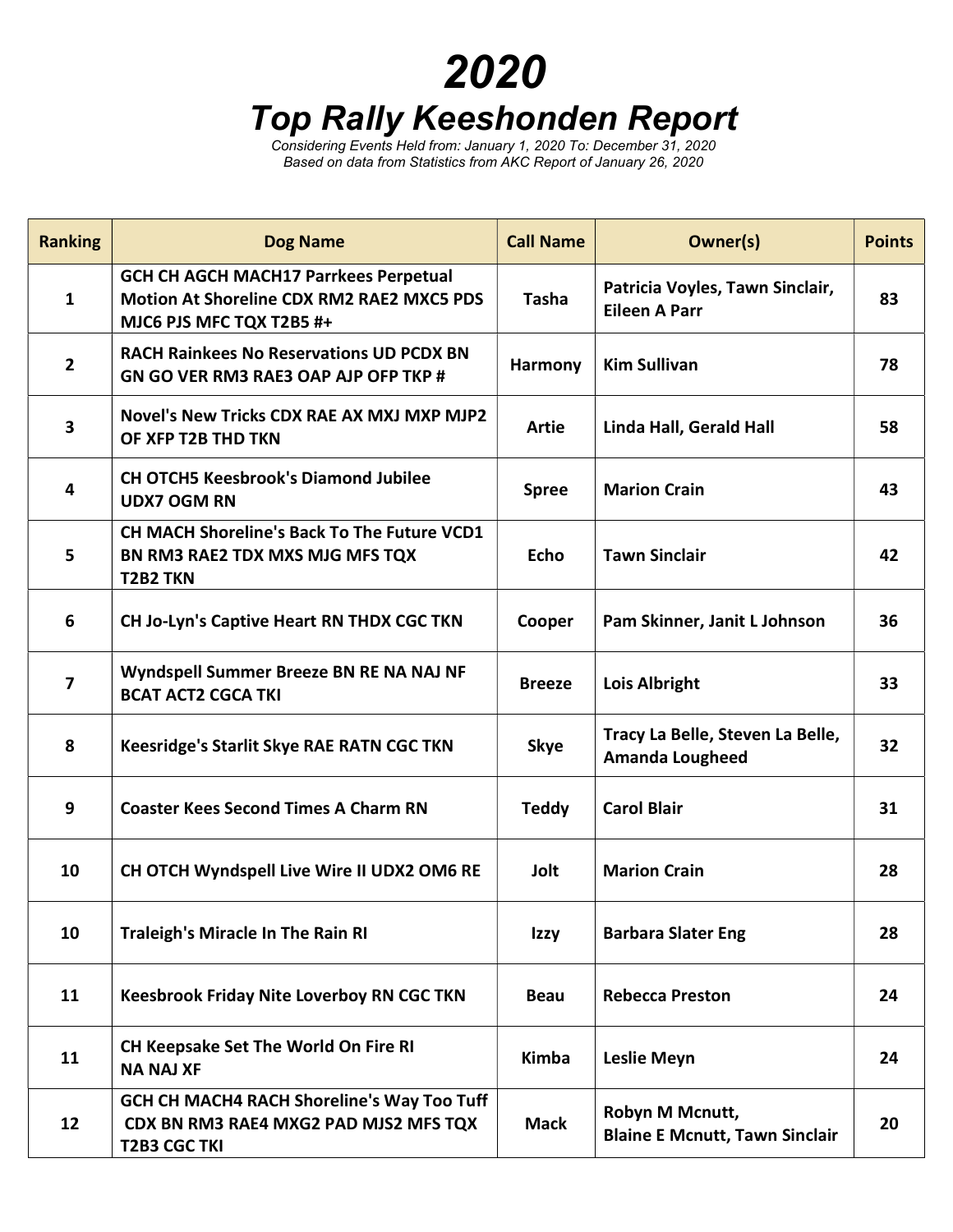| $12 \overline{ }$ | <b>CH Keesforever Nuttin For Xmas-Surpriz RI</b>                                                       | <b>Turk</b>     | Carolyn Ostransky,<br><b>Edward Ostransky</b>                  | 20                      |
|-------------------|--------------------------------------------------------------------------------------------------------|-----------------|----------------------------------------------------------------|-------------------------|
| 12                | <b>GCHS CH Kj's What About Bob RI CGC TKN</b>                                                          | <b>Bob</b>      | <b>Taryn Preston, Kristen Dowd</b>                             | 20                      |
| 13                | Darkenwald Right Down The Line RN FDC FCAT<br><b>SCN SIN RATN CGCA TKI</b>                             | <b>Mason</b>    | <b>Catherine Foldesi</b>                                       | 18                      |
| 14                | <b>CH Wund-R Y The Game Is Afoot CDX PCDX</b><br>BN RM2 RAE2 OA OAJ MXP MJP2 OF XFP<br><b>T2BP TKP</b> | <b>Sherlock</b> | Donna L Schmitt,<br><b>Katrina C Guse</b>                      | 15                      |
| 15                | <b>Keeshond Heavens Rejoice Of Prydain RN</b>                                                          | Gurgi           | <b>Linh Peters, Alex Peters</b><br><b>Collene Esterly Hamm</b> | 12                      |
| 16                | <b>CH Allante's Devil In The Bottle CD BN RM RAE</b><br>AXP AJP NFP CGC TKA                            | Whiskey         | <b>Rebecca McMillion,</b><br><b>Jeri Kissling</b>              | 10                      |
| 16                | CH Keepsake She's Got Rhythm CDX BN GN RE<br>MX MXB MXJ MJB XF T2B BCAT RATN ATT                       | Lyra            | <b>Jean Munger</b>                                             | 10                      |
| 17                | Ruttkay Sparking Jewel RI OA OAJ OF CGC                                                                | <b>Finn</b>     | <b>Charles Mitchell,</b><br><b>Bridget Sharry</b>              | 9                       |
| 17                | Jo-Lyn's American Dragon RI                                                                            | Fred            | <b>Heather Lechnowsky</b>                                      | 9                       |
| 18                | GCHS CH Jen'N Di's Don'T Stop Believin' CD RM<br><b>RAE NA NAJ ACT2 CGC TKN</b>                        | Perry           | <b>Barbara Anne Crawford Stoffel</b><br>, Diane Wright         | $\overline{\mathbf{z}}$ |
| 18                | Daniel Windmill On The Zaan CGC                                                                        | Zaan            | <b>Elisabeth Daniel</b>                                        | 7                       |
| 19                | <b>GCH CH Discover Cryoseismic Boom CD BN RE</b><br><b>NA OAJ OF CGC TKN</b>                           | <b>Drake</b>    | <b>Leslie A Meyn</b>                                           | 6                       |
| 19                | Absolute N' Wund Ry's Power Play RI CGC                                                                | Clay            | <b>Holly McCabe, Pam Catalano</b>                              | 6                       |
| 19                | <b>Keltic's Winterdance RN</b>                                                                         | Lumi            | <b>Leslie Meyn</b>                                             | 6                       |
| 20                | CH MACH Shoreline's Ruby Slippers CDX BN RM<br>RAE MXG MJS XF T2B THD CGCA TKI                         | Ruby            | Patricia Voyles, Tawn Sinclair                                 | 5                       |
| 20                | CH Foxfair Cara Screen Play AX AXJ CGC                                                                 | Player          | Marilyn Warren,<br><b>Heather Myers, Debbie Lynch</b>          | 5                       |
| 20                | <b>Smokee Ridges Priceless Parody BN RI CGCA</b><br><b>CGCU TKP ATT</b>                                | Kilo            | <b>Carol L LeGars</b>                                          | 5                       |
| 20                | <b>Willow Gouda Mattas BN RE CGC TKI</b>                                                               | Willow          | Janette T Mattas, Jerry R<br><b>Mattas</b>                     | 5                       |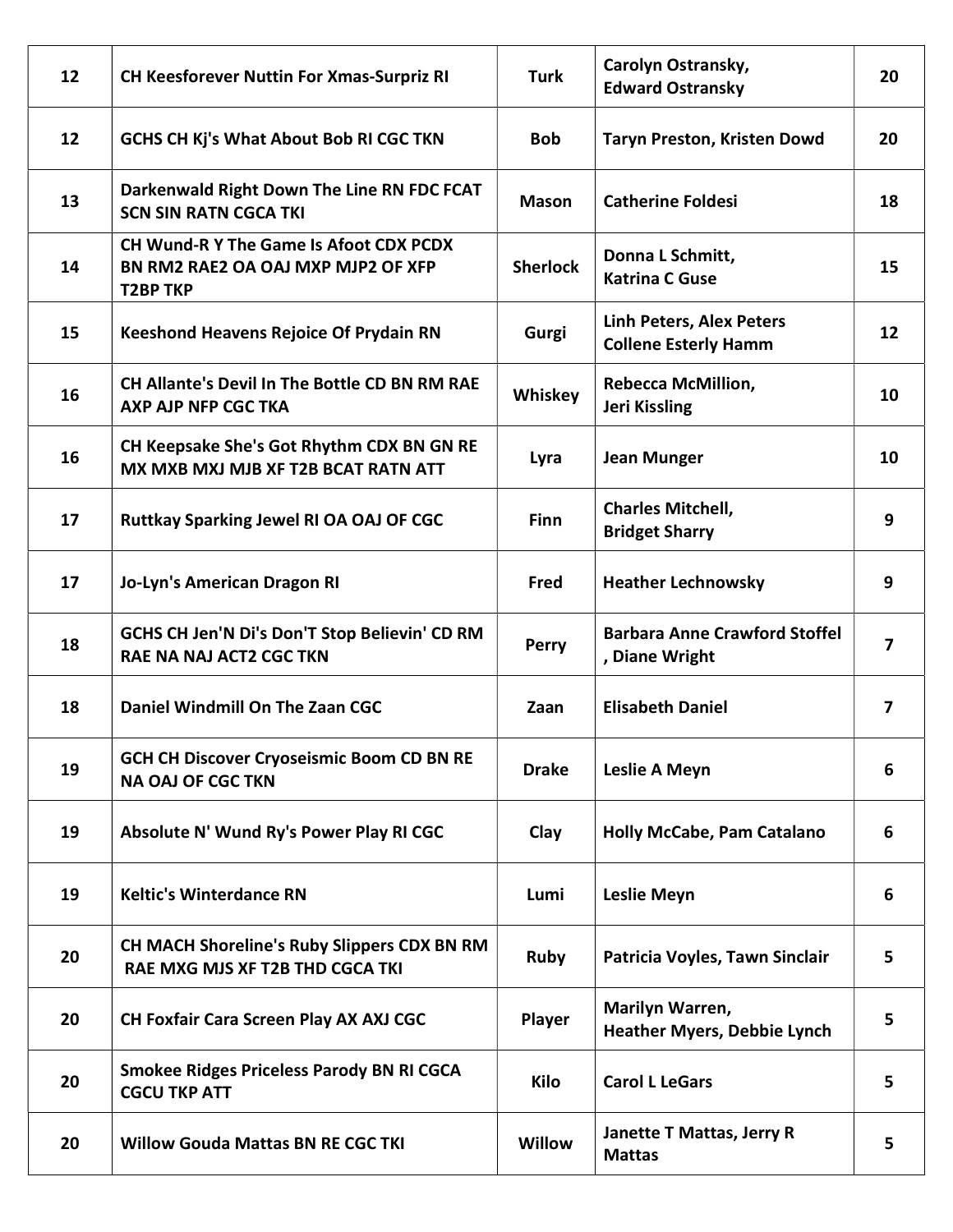| 21 | CH Skyline Contessa Of Shaker Hill RN                                            | <b>Tess</b>    | <b>Alice Thayer</b>                                   | 4                       |
|----|----------------------------------------------------------------------------------|----------------|-------------------------------------------------------|-------------------------|
| 22 | <b>GCHB CH Astarz Through The Looking Glass RN</b><br><b>NAP OJP OFP CGC TKN</b> | <b>Allison</b> | Donna Stekli, Kathryn Barker                          | 3                       |
| 22 | <b>Shoreline's Taming The Tiger RI NA SWN RATN</b><br><b>CGCA CGCU TKP</b>       | <b>Finney</b>  | <b>Erin Kelly</b>                                     | $\overline{\mathbf{3}}$ |
| 22 | Russkoe Serebro Enigma At Pace RN                                                | Pippin         | <b>Judy Elliott</b>                                   | 3                       |
| 22 | <b>CH Shamrock-Cedarhills Something So Right</b><br><b>RN CGCA</b>               | Regan          | <b>Richard Ward, Mary Ward</b>                        | 3                       |
| 22 | <b>CH Kidkees Measure Of Success RN NAP NJP</b><br><b>CGCA CGCU</b>              | <b>Morgan</b>  | <b>Richard &amp; Mary Ward</b>                        | $\overline{\mathbf{3}}$ |
| 22 | <b>Pace Defying The Odds RN</b>                                                  | Phaya          | <b>Judy Elliott</b>                                   | $\overline{\mathbf{3}}$ |
| 22 | Pace Into Intrigue RN                                                            | <b>Beorn</b>   | <b>Judy Elliott</b>                                   | 3                       |
| 23 | <b>CH Jen'Ndi's Winter Games At Nightwatch CD</b><br><b>BN RA CGCA</b>           | Axel           | <b>Martha V Huck</b>                                  | $\overline{2}$          |
| 23 | <b>GCHS CH Wyndjamr's Suffragette RN</b>                                         | Zephyr         | Rebecca lutzi D.V.M.,<br><b>Robin Skinner</b>         | $\overline{2}$          |
| 23 | <b>Kaylie Lou</b>                                                                | <b>Kaylie</b>  | <b>Helen Wilke</b>                                    | $\overline{2}$          |
| 23 | <b>Trumpet's Rolling In The Deep TKN</b>                                         | <b>Nemo</b>    | <b>Connie L Robbins</b>                               | $\overline{2}$          |
| 23 | Keepsake Hot Pursuit RN AX AXJ NF                                                | Zoom           | <b>Mary Beth Wajda</b>                                | $\mathbf{2}$            |
| 24 | CH Trumpet's Too Darn Hot UD BN GO VER RN                                        | <b>Sizzle</b>  | <b>Bonnie Davis,</b><br><b>Beth Blankenship</b>       | $\mathbf{1}$            |
| 24 | <b>Summerwind Theodore (Red) Baron CGC TKA</b>                                   | <b>Teddy</b>   | <b>Jeffrey Moritz</b>                                 | $\mathbf{1}$            |
| 24 | Ladyslipper's Star Of Might ACT1 RATS OSD<br><b>CGC TKE</b>                      | Jeep           | Karen Sheahan, G M Godfrey,<br><b>Karen S Godfrey</b> | $\mathbf{1}$            |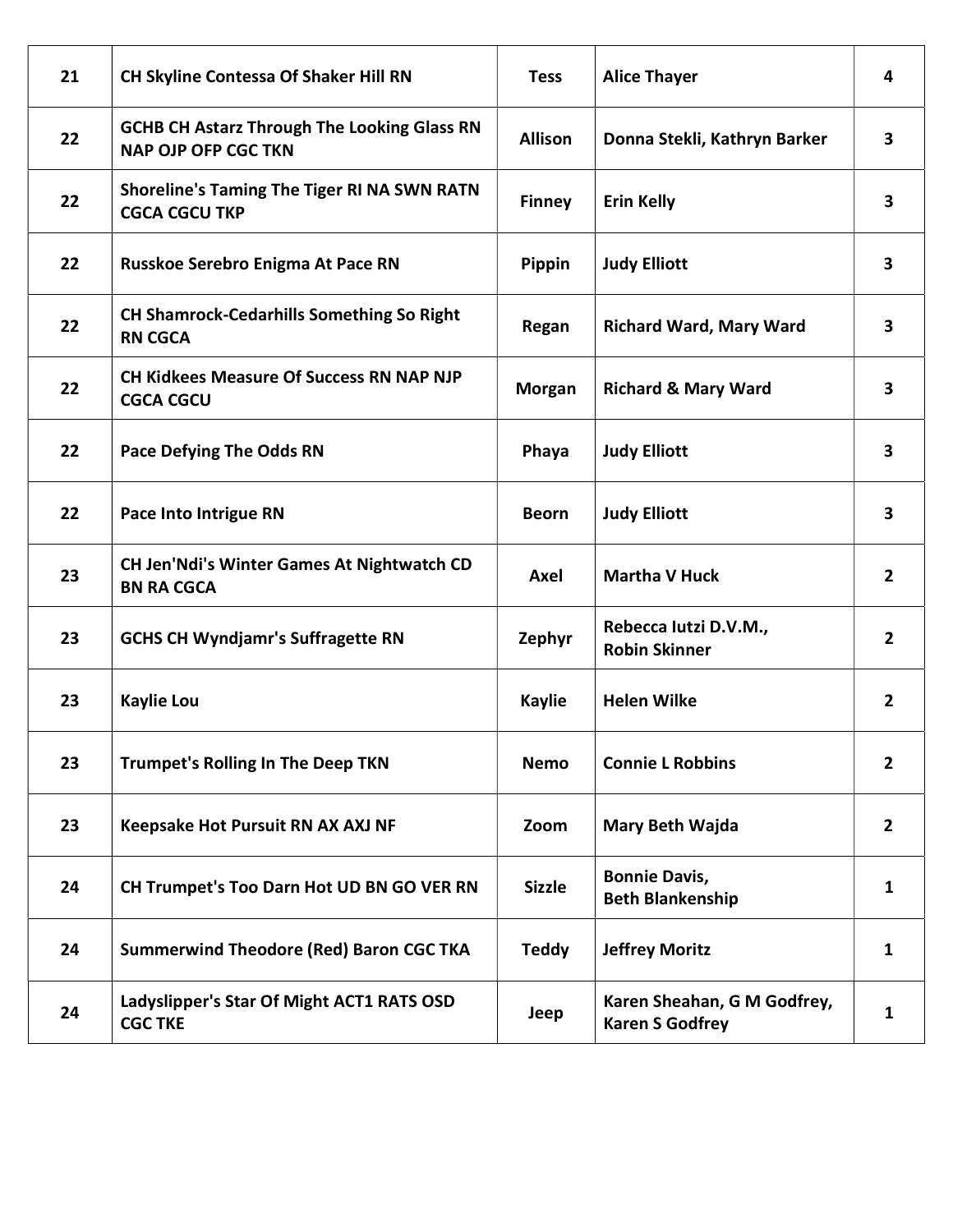Points are calculated using the Blanche Saunders System: First Place = 7 Points Second Place = 6 Points Third Place = 5 Points Fourth Place = 4 Points Qualifying Score = 1 Point (1 Point for a Qualify Score is included in points for First thru Fourth place)

\*10 additional point for perfect scores and first place in both Advanced B and Excellent B in the same trial. <sup>+</sup>5 additional points for High Combined.

# 15 additional points for High Triple Qualify (Advanced, Excellent, Master) at the same trial. Total Combined Rankings.

## Top Rally Keeshonden Report By Class

| <b>RALLY NOVICE A</b> |                                                  |                  |                              |               |
|-----------------------|--------------------------------------------------|------------------|------------------------------|---------------|
| <b>Ranking</b>        | <b>Dog Name</b>                                  | <b>Call Name</b> | Owner(s)                     | <b>Points</b> |
| 1                     | <b>CH Jo-Lyn's Captive Heart RN THDX CGC TKN</b> | Cooper           | Pam Skinner, Janit L Johnson | 13            |
| 2                     | Daniel Windmill On The Zaan CGC                  | Zaan             | <b>Elisabeth Daniel</b>      |               |

| <b>RALLY NOVICE B</b>   |                                                                            |                  |                                                         |               |  |
|-------------------------|----------------------------------------------------------------------------|------------------|---------------------------------------------------------|---------------|--|
| <b>Ranking</b>          | <b>Dog Name</b>                                                            | <b>Call Name</b> | Owner(s)                                                | <b>Points</b> |  |
| 1                       | <b>CH OTCH5 Keesbrook's Diamond Jubilee UDX7</b><br><b>OGM RN</b>          | <b>Spree</b>     | <b>Marion Crain</b>                                     | 28            |  |
| $\overline{2}$          | <b>Traleigh's Miracle In The Rain RN</b>                                   | Izzy             | <b>Barbara Slater Eng</b>                               | 19            |  |
| $\overline{\mathbf{3}}$ | <b>Keesbrook Friday Nite Loverboy RN CGC TKN</b>                           | <b>Beau</b>      | <b>Rebecca Preston</b>                                  | 12            |  |
| $\overline{\mathbf{3}}$ | <b>Keeshond Heavens Rejoice Of Prydain RN</b>                              | Gurgi            | Linh Peters, Alex Peters<br><b>Collene Esterly Hamm</b> | 12            |  |
| 4                       | Darkenwald Right Down The Line RN FDC<br><b>FCAT SCN SIN RATN CGCA TKI</b> | <b>Mason</b>     | <b>Catherine Foldesi</b>                                | 9             |  |
| 5.                      | <b>Keltic's Winterdance RN</b>                                             | Lumi             | <b>Leslie Meyn</b>                                      | 6             |  |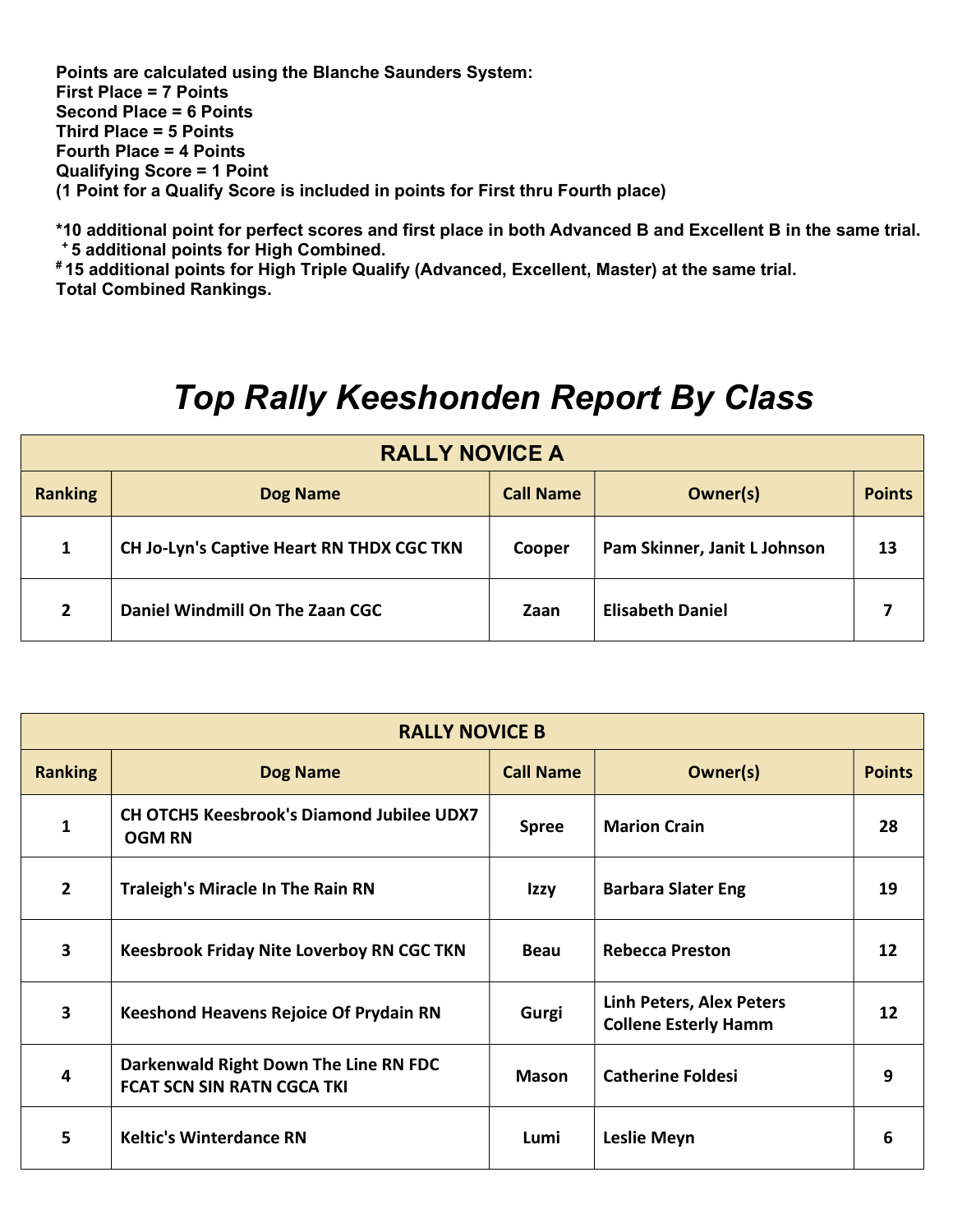| 6  | CH Foxfair Cara Screen Play AX AXJ CGC                                           | Player         | Marilyn Warren,<br><b>Heather Myers, Debbie Lynch</b> | 5              |
|----|----------------------------------------------------------------------------------|----------------|-------------------------------------------------------|----------------|
| 6  | <b>CH Kidkees Measure Of Success RN NAP</b><br><b>NJP CGCA CGCU</b>              | <b>Morgan</b>  | <b>Richard &amp; Mary Ward</b>                        | 5              |
| 7  | <b>CH Shamrock-Cedarhills Something So</b><br><b>Right RN CGCA</b>               | Regan          | <b>Richard Ward, Mary Ward</b>                        | 4              |
| 8  | Russkoe Serebro Enigma At Pace RN                                                | Pippin         | <b>Judy Elliott</b>                                   | 3              |
| 8  | <b>Pace Defying The Odds RN</b>                                                  | Phaya          | <b>Judy Elliott</b>                                   | 3              |
| 8  | Pace Into Intrigue RN                                                            | <b>Beorn</b>   | <b>Judy Elliott</b>                                   | 3              |
| 8  | <b>GCHB CH Astarz Through The Looking Glass</b><br><b>RN NAP OJP OFP CGC TKN</b> | <b>Allison</b> | Donna Stekli, Kathryn Barker                          | 3              |
| 8  | <b>Ruttkay Sparking Jewel RN OA OAJ OF CGC</b>                                   | <b>Finn</b>    | <b>Charles Mitchell, Bridget</b><br><b>Sharry</b>     | 3              |
| 8  | Absolute N' Wund Ry's Power Play RI CGC                                          | Clay           | Holly McCabe, Pam Catalano                            | 3              |
| 8  | <b>Jo-Lyn's American Dragon RN</b>                                               | Fred           | <b>Heather Lechnowsky</b>                             | 3              |
| 9  | <b>CH Skyline Contessa Of Shaker Hill RN</b>                                     | <b>Tess</b>    | <b>Alice Thayer</b>                                   | $\overline{2}$ |
| 9  | <b>Smokee Ridges Priceless Parody BN RI CGCA</b><br><b>CGCU TKP ATT</b>          | Kilo           | <b>Carol L LeGars</b>                                 | $\overline{2}$ |
| 9  | <b>Kaylie Lou</b>                                                                | <b>Kaylie</b>  | <b>Helen Wilke</b>                                    | $\overline{2}$ |
| 9  | Keepsake Hot Pursuit RN AX AXJ NF                                                | Zoom           | Mary Beth Wajda                                       | $\overline{2}$ |
| 10 | <b>Trumpet's Rolling In The Deep TKN</b>                                         | <b>Nemo</b>    | <b>Connie L Robbins</b>                               | $\mathbf{1}$   |
| 10 | <b>Summerwind Theodore (Red) Baron CGC TKA</b>                                   | <b>Teddy</b>   | <b>Jeffrey Moritz</b>                                 | $\mathbf{1}$   |
| 10 | Ladyslipper's Star Of Might ACT1 RATS OSD<br><b>CGC TKE</b>                      | Jeep           | Karen Sheahan, G M Godfrey,<br><b>Karen S Godfrey</b> | $\mathbf{1}$   |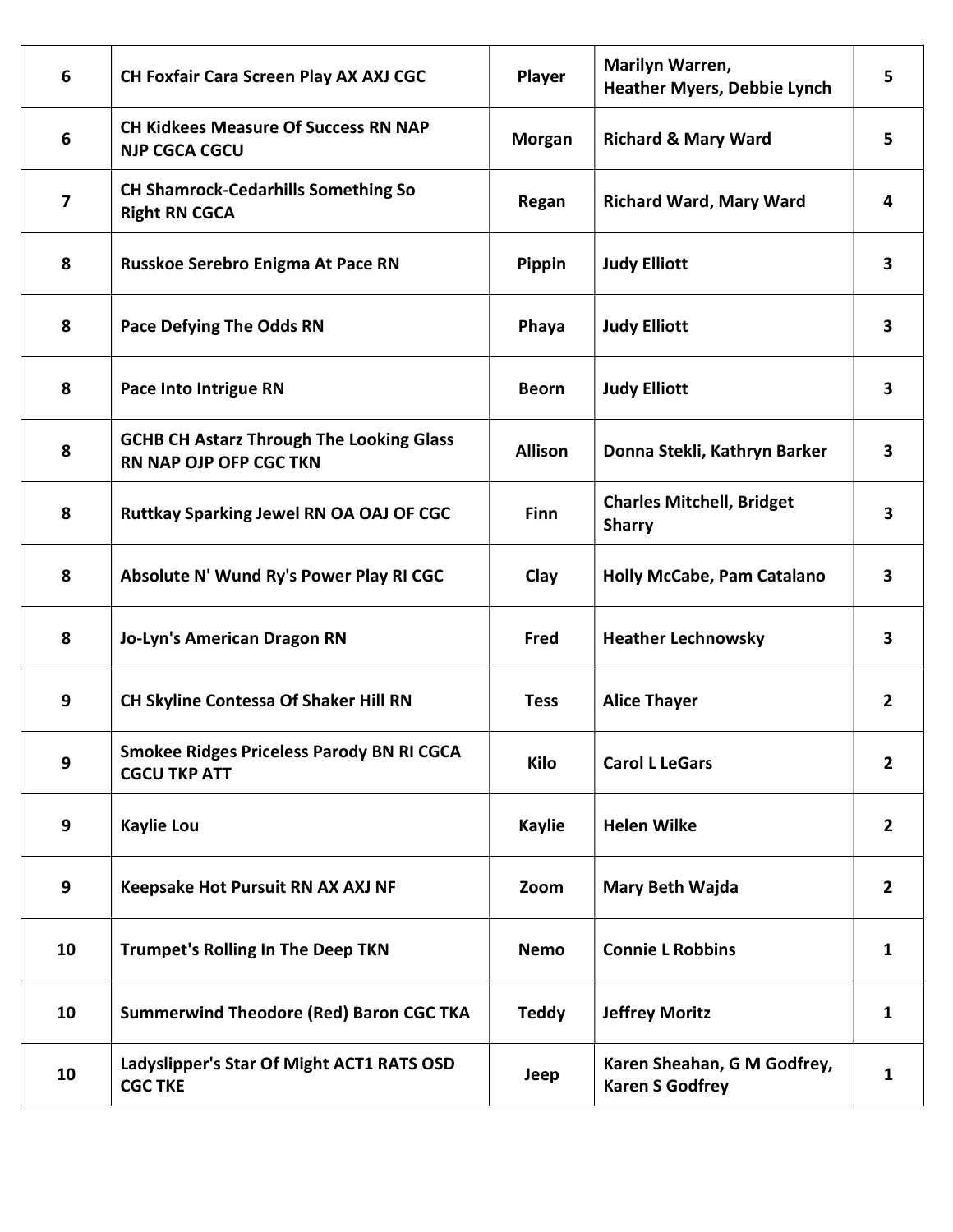| <b>RALLY INTERMEDIATE</b> |                                                                            |                  |                                                   |                         |
|---------------------------|----------------------------------------------------------------------------|------------------|---------------------------------------------------|-------------------------|
| <b>Ranking</b>            | <b>Dog Name</b>                                                            | <b>Call Name</b> | Owner(s)                                          | <b>Points</b>           |
| $\mathbf{1}$              | <b>GCHS CH Kj's What About Bob RI CGC TKN</b>                              | <b>Bob</b>       | <b>Taryn Preston, Kristen Dowd</b>                | 10                      |
| $\overline{2}$            | <b>Traleigh's Miracle In The Rain RI</b>                                   | Izzy             | <b>Barbara Slater Eng</b>                         | 9                       |
| $\overline{\mathbf{3}}$   | CH Keepsake Set The World On Fire RN NF                                    | <b>Kimba</b>     | <b>Leslie Meyn</b>                                | 6                       |
| 4                         | Ruttkay Sparking Jewel RI OA OAJ OF CGC                                    | <b>Finn</b>      | <b>Charles Mitchell,</b><br><b>Bridget Sharry</b> | 4                       |
| 5                         | Smokee Ridges Priceless Parody BN RI CGCA C<br><b>GCU TKP ATT</b>          | <b>Kilo</b>      | <b>Carol L LeGars</b>                             | $\overline{\mathbf{3}}$ |
| 5                         | <b>Shoreline's Taming The Tiger RI NA SWN RATN</b><br><b>CGCA CGCU TKP</b> | <b>Finney</b>    | <b>Erin Kelly</b>                                 | 3                       |
| 5                         | Absolute N' Wund Ry's Power Play RI CGC                                    | Clay             | <b>Holly McCabe, Pam Catalano</b>                 | $\overline{\mathbf{3}}$ |
| 5                         | Jo-Lyn's American Dragon RI                                                | Fred             | <b>Heather Lechnowsky</b>                         | 3                       |
| 6                         | <b>GCHS CH Wyndjamr's Suffragette RN</b>                                   | Zephyr           | Rebecca Iutzi D.V.M.,<br><b>Robin Skinner</b>     | 1                       |

| <b>RALLY ADVANCED A</b> |                                                          |                  |                                               |               |  |
|-------------------------|----------------------------------------------------------|------------------|-----------------------------------------------|---------------|--|
| <b>Ranking</b>          | <b>Dog Name</b>                                          | <b>Call Name</b> | Owner(s)                                      | <b>Points</b> |  |
| 1                       | <b>Coaster Kees Second Times A Charm RN</b>              | <b>Teddy</b>     | <b>Carol Blair</b>                            | 19            |  |
| $\overline{2}$          | CH Keepsake Set The World On Fire RI NA<br><b>NAJ XF</b> | Kimba            | <b>Leslie Meyn</b>                            | 12            |  |
| 3                       | <b>CH Keesforever Nuttin For Xmas-Surpriz RI</b>         | <b>Turk</b>      | Carolyn Ostransky,<br><b>Edward Ostransky</b> | 10            |  |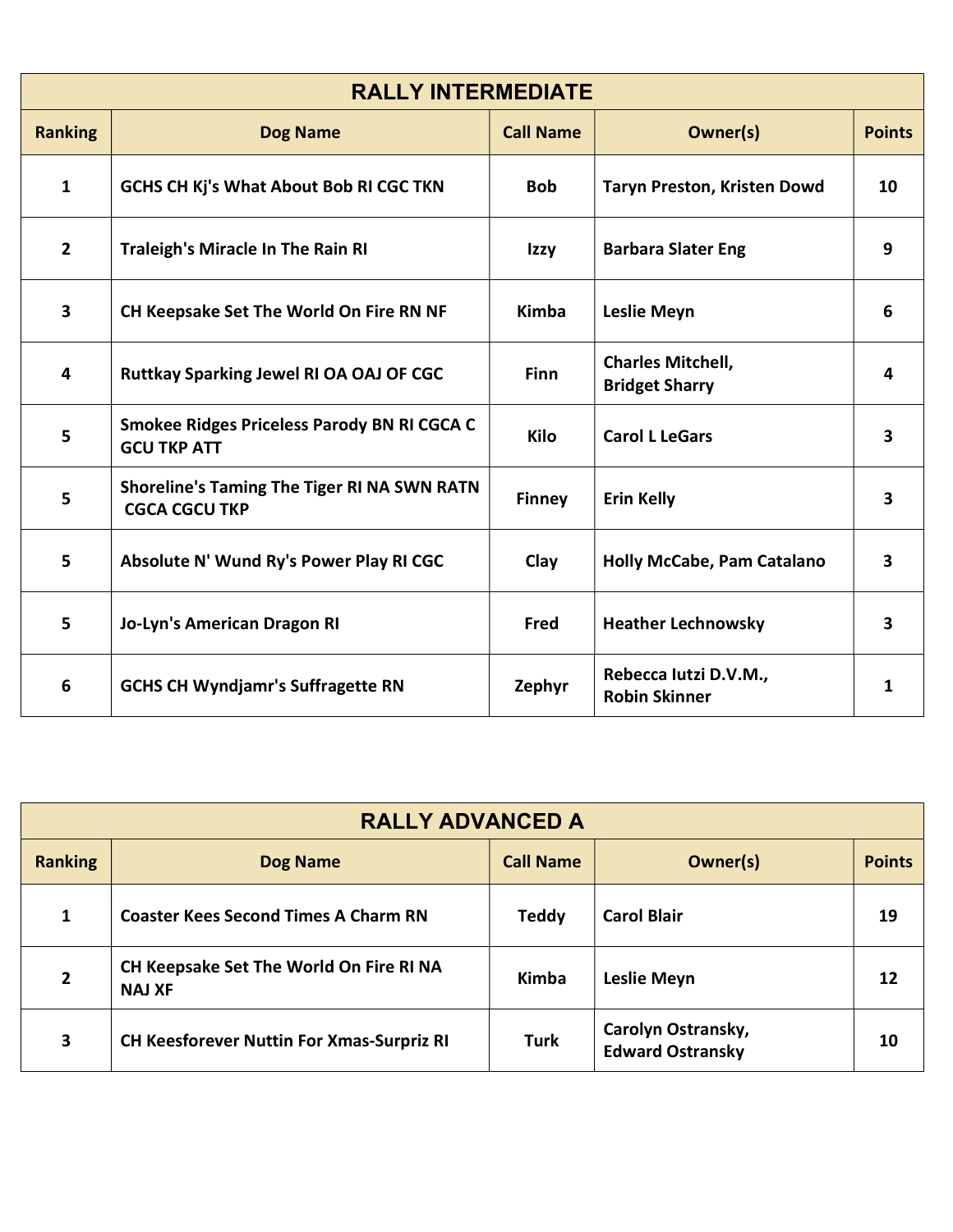| <b>RALLY ADVANCED B</b> |                                                                                                                           |                  |                                                             |                         |
|-------------------------|---------------------------------------------------------------------------------------------------------------------------|------------------|-------------------------------------------------------------|-------------------------|
| <b>Ranking</b>          | <b>Dog Name</b>                                                                                                           | <b>Call Name</b> | <b>Owner(s)</b>                                             | <b>Points</b>           |
| 1                       | <b>Novel's New Tricks CDX RAE AX MXJ MXP</b><br><b>MJP2 OF XFP T2B THD TKN</b>                                            | <b>Artie</b>     | Linda Hall, Gerald Hall                                     | 24                      |
| $\overline{2}$          | <b>GCH CH AGCH MACH17 Parrkees Perpetual</b><br><b>Motion At Shoreline CDX RM2 RAE2 MXC5</b><br>PDS MJC6 PJS MFC TQX T2B5 | <b>Tasha</b>     | Patricia Voyles, Tawn Sinclair,<br><b>Eileen A Parr</b>     | 18                      |
| 3                       | <b>RACH Rainkees No Reservations UD PCDX BN</b><br>GN GO VER RM3 RAE3 OAP AJP OFP TKP                                     | Harmony          | <b>Kim Sullivan</b>                                         | 15                      |
| 4                       | Keesridge's Starlit Skye RAE RATN CGC TKN                                                                                 | <b>Skye</b>      | Tracy La Belle,<br><b>Amanda Lougheed</b>                   | 14                      |
| 5                       | Wyndspell Summer Breeze BN RE NA NAJ NF<br><b>BCAT ACT2 CGCA TKI</b>                                                      | <b>Breeze</b>    | Lois Albright                                               | 13                      |
| 6                       | CH OTCH Wyndspell Live Wire II UDX2<br>OM6 RE                                                                             | Jolt             | <b>Marion Crain</b>                                         | 12                      |
| 6                       | <b>CH MACH Shoreline's Back To The Future</b><br><b>VCD1 BN RM3 RAE2 TDX MXS MJS MFB</b><br><b>T2B2 TKN</b>               | <b>Echo</b>      | <b>Tawn Sinclair</b>                                        | 12                      |
| 7                       | GCHS CH Jen'N Di's Don'T Stop Believin' CD<br>RM RAE NA NAJ ACT2 CGC TKN                                                  | <b>Perry</b>     | <b>Barbara Anne Crawford Stoffel</b><br><b>Diane Wright</b> | $\overline{\mathbf{3}}$ |
| $\overline{\mathbf{z}}$ | <b>GCH CH Discover Cryoseismic Boom CD BN RE</b><br><b>NA OAJ OF CGC TKN</b>                                              | <b>Drake</b>     | Leslie A Meyn                                               | 3                       |
| 8                       | CH Trumpet's Too Darn Hot UD BN GO VER RN                                                                                 | <b>Sizzle</b>    | <b>Bonnie Davis,</b><br><b>Beth Blankenship</b>             | 1                       |
| 8                       | CH OTCH5 Keesbrook's Diamond Jubilee UDX7<br><b>OGM RN</b>                                                                | <b>Spree</b>     | <b>Marion Crain</b>                                         | 1                       |
| 8                       | <b>CH Jen'Ndi's Winter Games At Nightwatch CD</b><br><b>BN RA CGCA</b>                                                    | Axel             | <b>Martha V Huck</b>                                        | 1                       |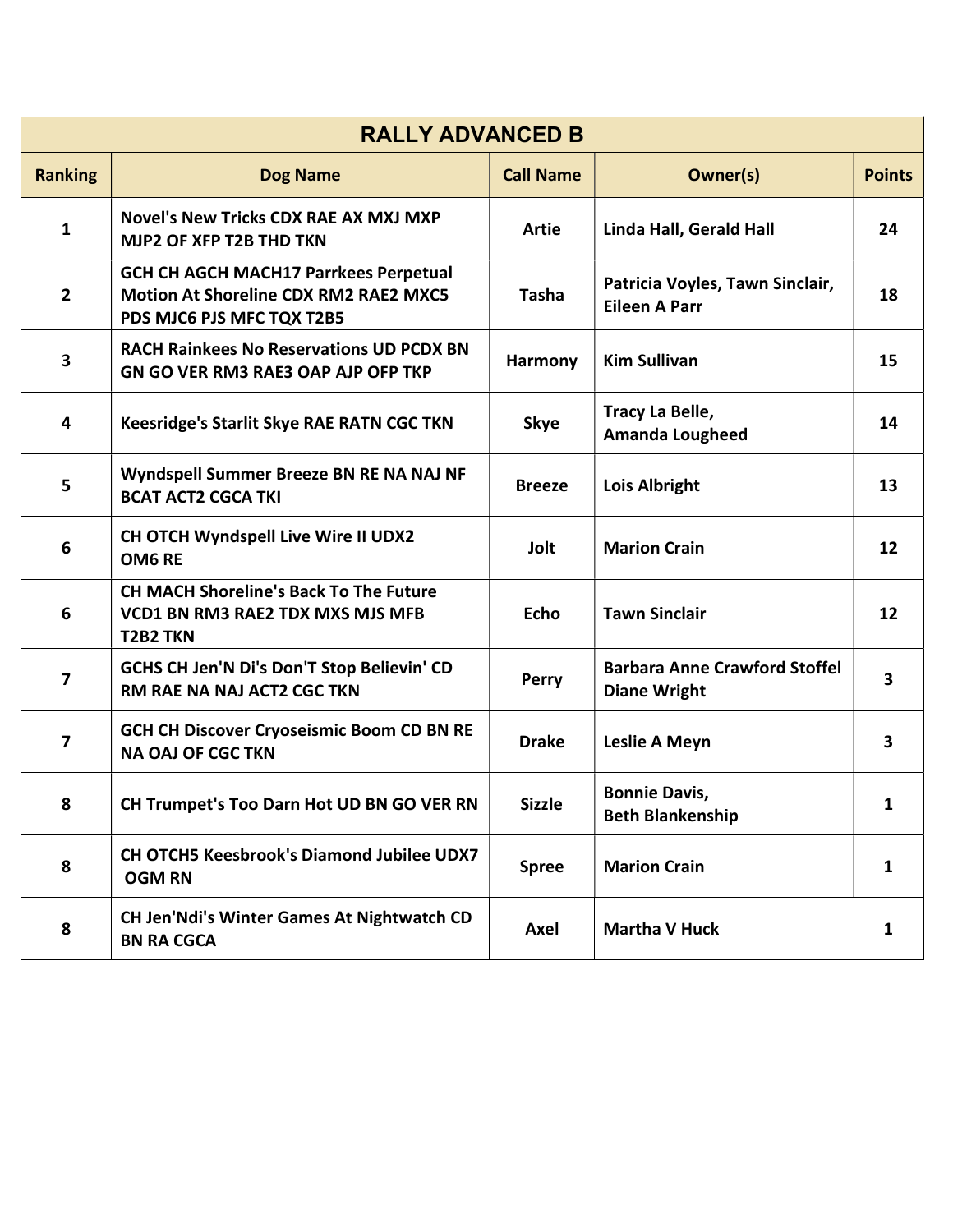| <b>RALLY EXCELLENT A</b>                                          |                                                                   |               |               |    |
|-------------------------------------------------------------------|-------------------------------------------------------------------|---------------|---------------|----|
| <b>Ranking</b><br><b>Call Name</b><br>Owner(s)<br><b>Dog Name</b> |                                                                   |               |               |    |
|                                                                   | Wyndspell Summer Breeze RE NA NAJ NF<br><b>BCAT ACT2 CGCA TKI</b> | <b>Breeze</b> | Lois Albright | 12 |

| <b>RALLY EXCELLENT B</b> |                                                                                                                           |                  |                                                             |                |  |
|--------------------------|---------------------------------------------------------------------------------------------------------------------------|------------------|-------------------------------------------------------------|----------------|--|
| <b>Ranking</b>           | <b>Dog Name</b>                                                                                                           | <b>Call Name</b> | Owner(s)                                                    | <b>Points</b>  |  |
| $\mathbf{1}$             | <b>GCH CH AGCH MACH17 Parrkees Perpetual</b><br><b>Motion At Shoreline CDX RM2 RAE2 MXC5</b><br>PDS MJC6 PJS MFC TQX T2B5 | <b>Tasha</b>     | Patricia Voyles, Tawn Sinclair,<br><b>Eileen A Parr</b>     | 13             |  |
| 1                        | <b>RACH Rainkees No Reservations UD PCDX BN</b><br><b>GN GO VER RM3 RAE3 OAP AJP OFP TKP</b>                              | Harmony          | <b>Kim Sullivan</b>                                         | 13             |  |
| $\overline{2}$           | CH Keepsake She's Got Rhythm CDX BN GN RE<br>MX MXB MXJ MJB XF T2B BCAT RATN ATT                                          | Lyra             | <b>Jean Munger</b>                                          | 10             |  |
| $\overline{2}$           | <b>Keesridge's Starlit Skye RAE RATN CGC TKN</b>                                                                          | <b>Skye</b>      | Tracy La Belle, Steven La Belle,<br><b>Amanda Lougheed</b>  | 10             |  |
| $\overline{\mathbf{3}}$  | Wyndspell Summer Breeze BN RE NA NAJ NF<br><b>BCAT ACT2 CGCA TKI</b>                                                      | <b>Breeze</b>    | Lois Albright                                               | 6              |  |
| 4                        | Novel's New Tricks CDX RAE AX MXJ MXP<br>MJP2 OF XFP T2B THD TKN                                                          | Artie            | Linda Hall, Gerald Hall                                     | 5.             |  |
| 5                        | <b>CH MACH Shoreline's Back To The Future</b><br><b>VCD1 BN RM3 RAE2 TDX MXS MJS MFB</b><br><b>T2B2 TKN</b>               | <b>Echo</b>      | <b>Tawn Sinclair</b>                                        | 4              |  |
| 6                        | <b>GCH CH Discover Cryoseismic Boom CD BN</b><br><b>RE NA OAJ OF CGC TKN</b>                                              | <b>Drake</b>     | Leslie A Meyn                                               | 3              |  |
| 7                        | CH OTCH Wyndspell Live Wire II UDX2<br>OM6 RE                                                                             | Jolt             | <b>Marion Crain</b>                                         | $\mathbf{2}$   |  |
| $\overline{\mathbf{z}}$  | GCHS CH Jen'N Di's Don'T Stop Believin' CD<br><b>RM RAE NA NAJ ACT2 CGC TKN</b>                                           | Perry            | <b>Barbara Anne Crawford Stoffel</b><br><b>Diane Wright</b> | $\overline{2}$ |  |
| 8                        | <b>GCH CH MACH4 RACH Shoreline's Way Too</b><br>Tuff CDX BN RM3 RAE4 MXG2 PAD MJS2 MFS<br><b>TQX T2B3 CGC TKI</b>         | <b>Mack</b>      | Robyn M Mcnutt,<br><b>Blaine E Mcnutt, Tawn Sinclair</b>    | 1              |  |